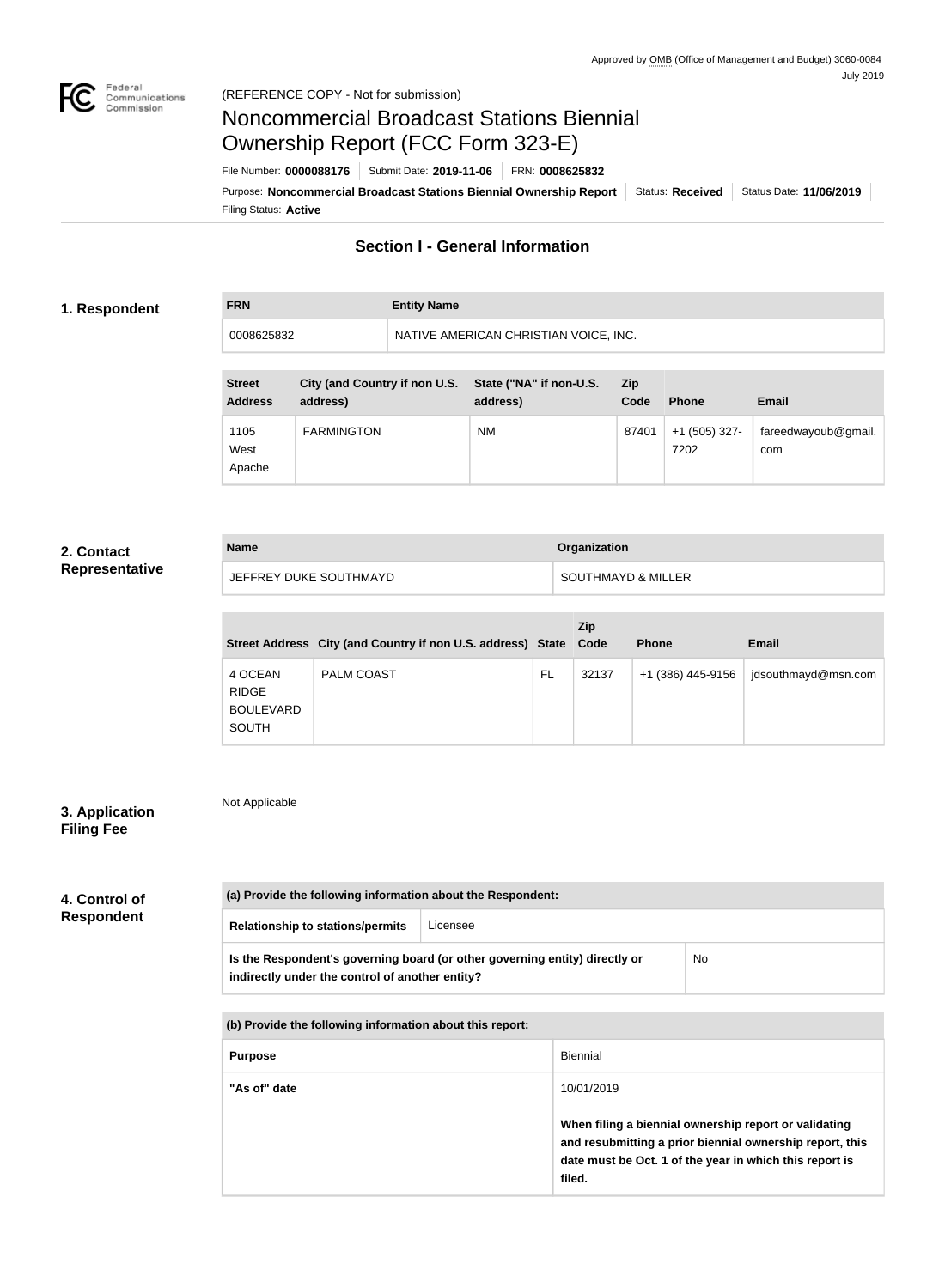#### **Respondent is filing this report to cover the following Licensee(s) and station(s):**

| Licensee/Permittee Name               | <b>FRN</b> |
|---------------------------------------|------------|
| NATIVE AMERICAN CHRISTIAN VOICE, INC. | 0008625832 |

| Fac. ID No. | <b>Call Sign</b> | <b>City</b>           | <b>State</b> | <b>Service</b> |
|-------------|------------------|-----------------------|--------------|----------------|
| 23303       | <b>K237CR</b>    | <b>HESPERUS</b>       | CO           | <b>FX</b>      |
| 23304       | <b>K232DA</b>    | <b>DURANGO</b>        | CO           | <b>FX</b>      |
| 89170       | <b>KTGW</b>      | <b>FRUITLAND</b>      | <b>NM</b>    | <b>FM</b>      |
| 144664      | <b>K229AT</b>    | <b>MONTICELLO</b>     | UT           | <b>FX</b>      |
| 144670      | <b>K277AY</b>    | <b>CHINLE</b>         | AZ           | <b>FX</b>      |
| 144680      | <b>K252ET</b>    | <b>PAGOSA SPRINGS</b> | CO           | <b>FX</b>      |
| 144695      | <b>K261DT</b>    | <b>CUBA</b>           | <b>NM</b>    | <b>FX</b>      |
| 144698      | <b>K298BT</b>    | <b>TOHATCHI</b>       | <b>NM</b>    | <b>FX</b>      |
| 146590      | <b>K246AN</b>    | <b>SILVERTON</b>      | CO           | <b>FX</b>      |
| 146591      | <b>K300CT</b>    | <b>GALLUP</b>         | <b>NM</b>    | <b>FX</b>      |
| 146596      | <b>K250AI</b>    | <b>THOREAU</b>        | <b>NM</b>    | <b>FX</b>      |
| 183178      | K17LP-D          | <b>FRUITLAND</b>      | <b>NM</b>    | <b>LPD</b>     |

### **Section II – Biennial Ownership Information**

#### **1. 47 C.F.R. Section 73.3613 Documents**

Licensee Respondents that hold authorizations for one or more full power television, AM, and/or FM stations should list all contracts and other instruments set forth in 47 C.F.R. Section 73.3613(a) through (c) for the facility or facilities listed on this report. If the agreement is a network affiliation agreement, check the appropriate box. Otherwise, select "Other." Non-Licensee Respondents should select "Not Applicable" in response to this question.

| <b>Document Information</b>                     |                                                    |  |
|-------------------------------------------------|----------------------------------------------------|--|
| Description of contract or instrument           | ARTICLES OF INCORPORATION                          |  |
| Parties to contract or instrument               | NATIVE AMERICAN CHRISTIAN VOICE, INC.              |  |
| Date of execution                               | 06/1997                                            |  |
| Date of expiration                              | No expiration date                                 |  |
| <b>Agreement type</b><br>(check all that apply) | Other<br>Agreement Type: ARTICLES OF INCORPORATION |  |

#### **Document Information**

| Description of contract or instrument           | BY LAWS                                 |
|-------------------------------------------------|-----------------------------------------|
| Parties to contract or instrument               | NATIVE AMERICAN CHRISTIAN VOICE         |
| Date of execution                               | 06/1997                                 |
| Date of expiration                              | No expiration date                      |
| <b>Agreement type</b><br>(check all that apply) | Other<br><b>Agreement Type: BY LAWS</b> |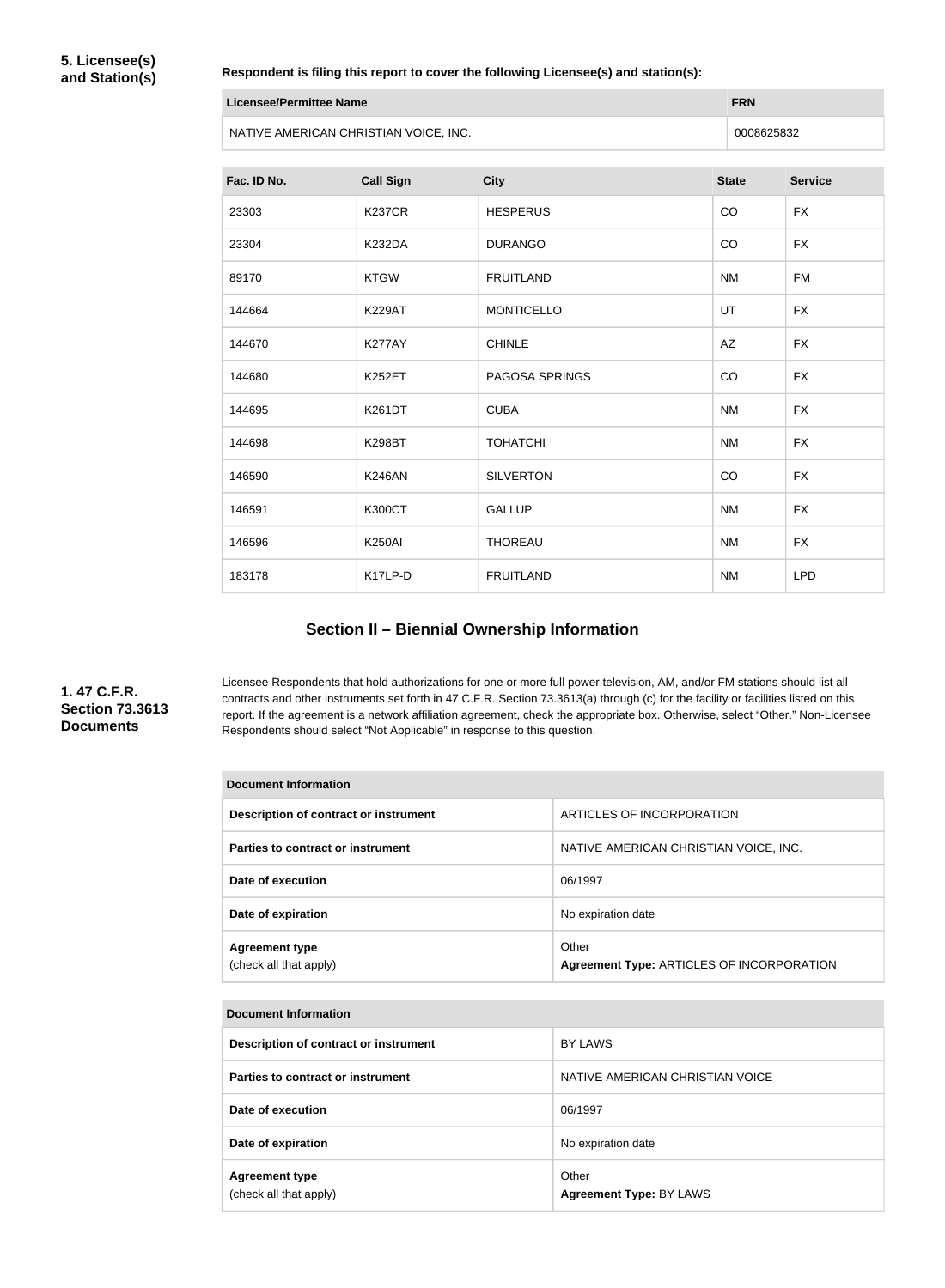**(a)** Ownership Interests. This Question requires Respondents to enter detailed information about ownership interests by generating a series of subforms. Answer each question on each subform. The first subform listing should be for the Respondent itself. If the Respondent is not a natural person, also list each of the officers, members of the governing board (or other governing entity), stockholders, and any other persons or entities with a direct attributable interest in the Respondent pursuant to the standards set forth in 47 C.F.R. Section 73.3555. (A "direct" interest is one that is not held through any intervening companies or entities.) List each interest holder with a direct attributable interest in the Respondent separately.

Leave the percentage of total assets (Equity Debt Plus) field blank for an interest holder unless that interest holder has an attributable interest in the Respondent solely on the basis of the Commission's Equity Debt Plus attribution standard, 47 C.F.R. Section 73.3555, Note 2(i).

In the case of vertical or indirect ownership structures, list only those interests in the Respondent that also represent an attributable interest in the Licensee(s) for which the report is being submitted.

Entities that are part of an organizational structure that includes holding companies or other forms of indirect ownership must file separate ownership reports. In such a structure do not report, or file a separate report for, any interest holder that does not have an attributable interest in the Licensee(s) for which the report is being submitted.

Please see the Instructions for further detail concerning interests that must be reported in response to this question.

The Respondent must provide an FCC Registration Number for each interest holder reported in response to this question. Please see the Instructions for detailed information and guidance concerning this requirement.

| <b>FRN</b>                                            | 0008625832                                                                                 |                      |  |
|-------------------------------------------------------|--------------------------------------------------------------------------------------------|----------------------|--|
| <b>Entity Name</b>                                    | NATIVE AMERICAN CHRISTIAN VOICE, INC.                                                      |                      |  |
| <b>Address</b>                                        | PO Box                                                                                     |                      |  |
|                                                       | <b>Street 1</b>                                                                            | 1105 West Apache     |  |
|                                                       | <b>Street 2</b>                                                                            |                      |  |
|                                                       | <b>City</b>                                                                                | <b>FARMINGTON</b>    |  |
|                                                       | State ("NA" if non-U.S.<br>address)                                                        | <b>NM</b>            |  |
|                                                       | <b>Zip/Postal Code</b>                                                                     | 87401                |  |
|                                                       | Country (if non-U.S.<br>address)                                                           | <b>United States</b> |  |
| <b>Listing Type</b>                                   | Respondent                                                                                 |                      |  |
| <b>Positional Interests</b><br>(check all that apply) | Respondent                                                                                 |                      |  |
| <b>Tribal Nation or Tribal</b><br><b>Entity</b>       | Interest holder is not a Tribal nation or Tribal entity                                    |                      |  |
| <b>Interest Percentages</b>                           | 0.0%<br><b>Voting</b>                                                                      |                      |  |
| (enter percentage values<br>from 0.0 to 100.0)        | <b>Equity</b><br>0.0%                                                                      |                      |  |
|                                                       | <b>Total assets (Equity Debt</b><br>Plus)                                                  | 0.0%                 |  |
| that do not appear on this report?                    | Does interest holder have an attributable interest in one or more broadcast stations<br>No |                      |  |

**Ownership Information**

#### **Ownership Information**

| <b>FRN</b>     | 9990117368          |  |
|----------------|---------------------|--|
| <b>Name</b>    | <b>FAREED AYOUB</b> |  |
| <b>Address</b> | PO Box              |  |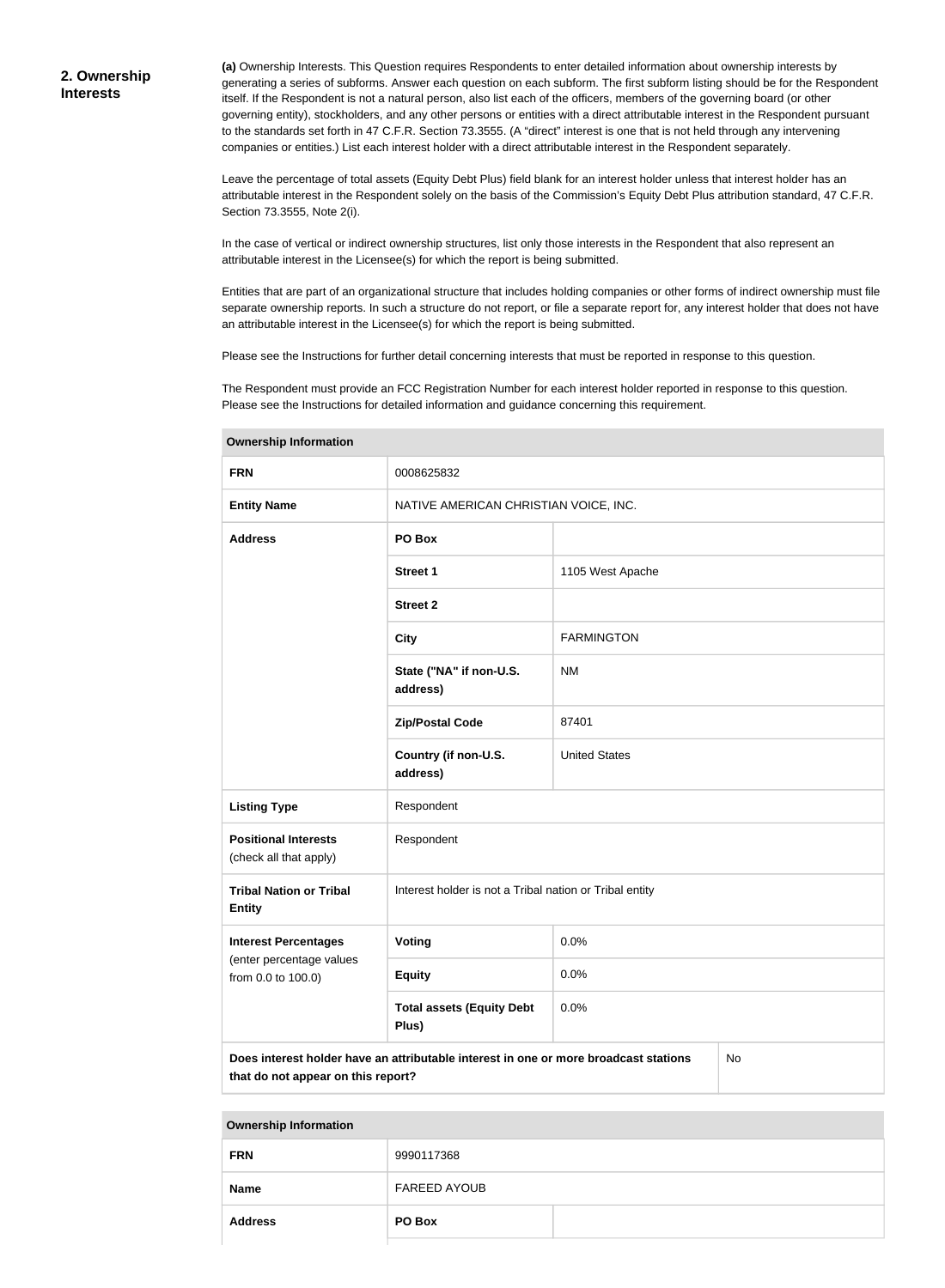|                                                                                            | <b>Street 1</b>                                                | 1105 WEST APACHE STREET |  |
|--------------------------------------------------------------------------------------------|----------------------------------------------------------------|-------------------------|--|
|                                                                                            | <b>Street 2</b>                                                |                         |  |
|                                                                                            | <b>City</b>                                                    | <b>FARMINGTON</b>       |  |
|                                                                                            | State ("NA" if non-U.S.<br>address)                            | <b>NM</b>               |  |
|                                                                                            | <b>Zip/Postal Code</b>                                         | 87401                   |  |
|                                                                                            | Country (if non-U.S.<br>address)                               | <b>United States</b>    |  |
| <b>Listing Type</b>                                                                        | Other Interest Holder                                          |                         |  |
| <b>Positional Interests</b><br>(check all that apply)                                      | Officer, Member of Governing Board (or other governing entity) |                         |  |
| <b>Principal Profession or</b><br><b>Occupation</b>                                        | <b>BROADCASTER</b>                                             |                         |  |
| <b>By Whom Appointed or</b><br><b>Elected</b>                                              | <b>BOARD</b>                                                   |                         |  |
| Citizenship, Gender,                                                                       | Citizenship                                                    | <b>US</b>               |  |
| <b>Ethnicity, and Race</b><br><b>Information (Natural</b>                                  | Gender                                                         | Male                    |  |
| <b>Persons Only)</b>                                                                       | <b>Ethnicity</b>                                               | Not Hispanic or Latino  |  |
|                                                                                            | Race                                                           | White                   |  |
| <b>Interest Percentages</b><br>(enter percentage values<br>from 0.0 to 100.0)              | Voting                                                         | 48.0%                   |  |
|                                                                                            | <b>Equity</b>                                                  | 0.0%                    |  |
|                                                                                            | <b>Total assets (Equity Debt</b><br>Plus)                      | 0.0%                    |  |
| Does interest holder have an attributable interest in one or more broadcast stations<br>No |                                                                |                         |  |

## **Ownership Information**

**that do not appear on this report?**

| <b>FRN</b>                                            | 9990117370                                                     |                         |  |
|-------------------------------------------------------|----------------------------------------------------------------|-------------------------|--|
| <b>Name</b>                                           | <b>ANNETTE Ayoub</b>                                           |                         |  |
| <b>Address</b>                                        | PO Box                                                         |                         |  |
|                                                       | <b>Street 1</b>                                                | 1105 WEST APACHE STREET |  |
|                                                       | <b>Street 2</b>                                                |                         |  |
|                                                       | <b>City</b>                                                    | <b>FARMINGTON</b>       |  |
|                                                       | State ("NA" if non-U.S.<br>address)                            | <b>NM</b>               |  |
|                                                       | <b>Zip/Postal Code</b>                                         | 87401                   |  |
|                                                       | Country (if non-U.S.<br>address)                               | <b>United States</b>    |  |
| <b>Listing Type</b>                                   | Other Interest Holder                                          |                         |  |
| <b>Positional Interests</b><br>(check all that apply) | Officer, Member of Governing Board (or other governing entity) |                         |  |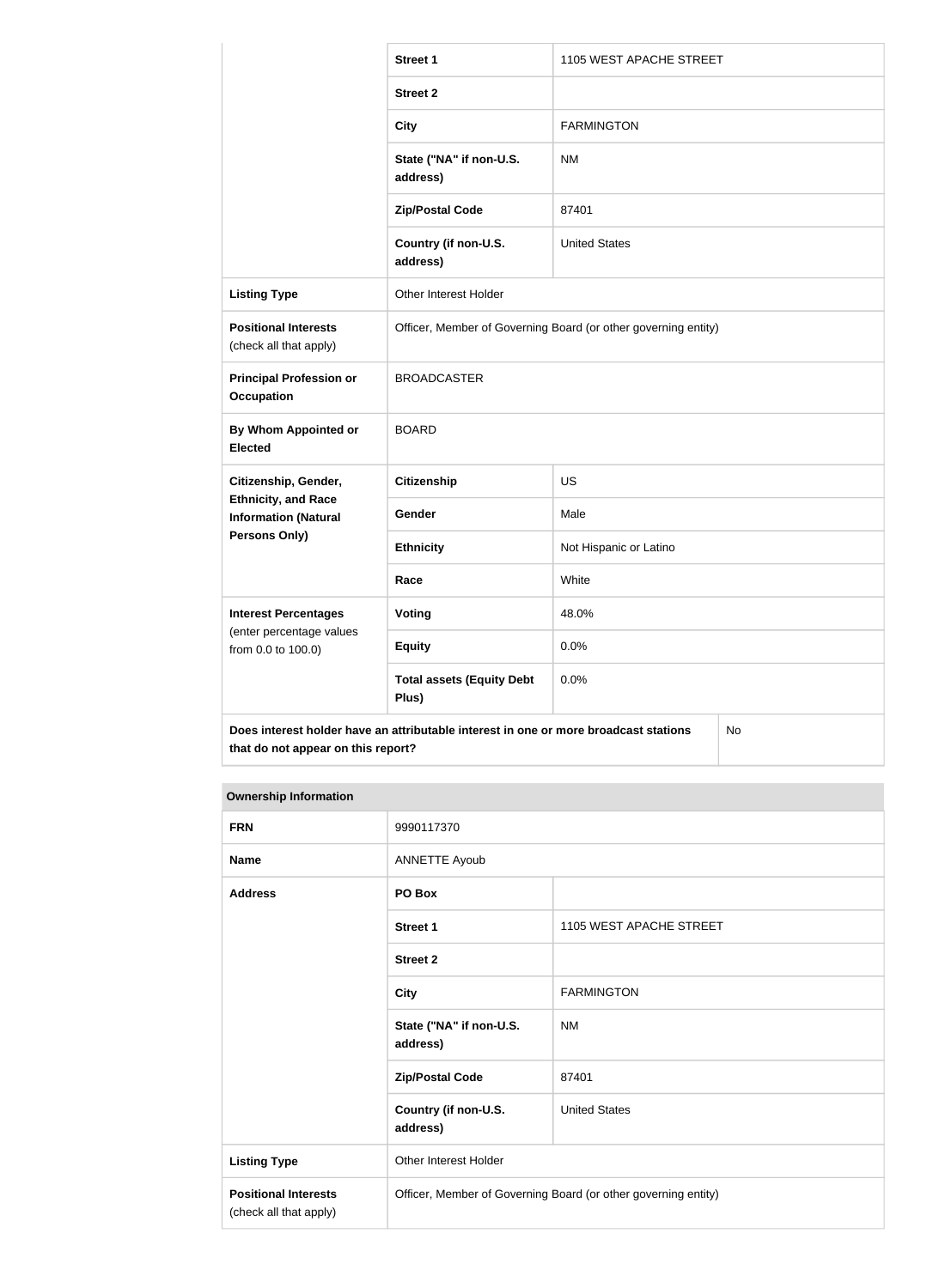| <b>Principal Profession or</b><br><b>Occupation</b>                                                       | <b>HOMEMAKER</b>                          |                        |  |
|-----------------------------------------------------------------------------------------------------------|-------------------------------------------|------------------------|--|
| By Whom Appointed or<br><b>Elected</b>                                                                    | <b>BOARD</b>                              |                        |  |
| Citizenship, Gender,<br><b>Ethnicity, and Race</b><br><b>Information (Natural</b><br><b>Persons Only)</b> | <b>Citizenship</b>                        | <b>US</b>              |  |
|                                                                                                           | Gender                                    | Female                 |  |
|                                                                                                           | <b>Ethnicity</b>                          | Not Hispanic or Latino |  |
|                                                                                                           | Race                                      | White                  |  |
| <b>Interest Percentages</b><br>(enter percentage values<br>from 0.0 to 100.0)                             | <b>Voting</b>                             | 49.0%                  |  |
|                                                                                                           | <b>Equity</b>                             | 0.0%                   |  |
|                                                                                                           | <b>Total assets (Equity Debt</b><br>Plus) | 0.0%                   |  |
| <b>No</b><br>Does interest holder have an attributable interest in one or more broadcast stations         |                                           |                        |  |

**Ownership Information**

**that do not appear on this report?**

| 9990117372<br>Nathaniel Bliss Ayoub<br>PO Box<br><b>Street 1</b><br><b>Street 2</b><br>State ("NA" if non-U.S.<br>address)<br><b>Zip/Postal Code</b><br>Country (if non-U.S. | 1105 WEST APACHE STREET<br><b>FARMINGTON</b><br><b>NM</b><br>87401 |
|------------------------------------------------------------------------------------------------------------------------------------------------------------------------------|--------------------------------------------------------------------|
|                                                                                                                                                                              |                                                                    |
|                                                                                                                                                                              |                                                                    |
|                                                                                                                                                                              |                                                                    |
|                                                                                                                                                                              |                                                                    |
|                                                                                                                                                                              |                                                                    |
|                                                                                                                                                                              |                                                                    |
|                                                                                                                                                                              |                                                                    |
|                                                                                                                                                                              |                                                                    |
| address)                                                                                                                                                                     | <b>United States</b>                                               |
| Other Interest Holder                                                                                                                                                        |                                                                    |
| Member of Governing Board (or other governing entity)                                                                                                                        |                                                                    |
| <b>STUDENT</b>                                                                                                                                                               |                                                                    |
| <b>BOARD</b>                                                                                                                                                                 |                                                                    |
| <b>Citizenship</b>                                                                                                                                                           | US                                                                 |
| Gender                                                                                                                                                                       | Male                                                               |
| <b>Ethnicity</b>                                                                                                                                                             | Not Hispanic or Latino                                             |
|                                                                                                                                                                              | White                                                              |
|                                                                                                                                                                              | 1.0%                                                               |
|                                                                                                                                                                              | 0.0%                                                               |
|                                                                                                                                                                              |                                                                    |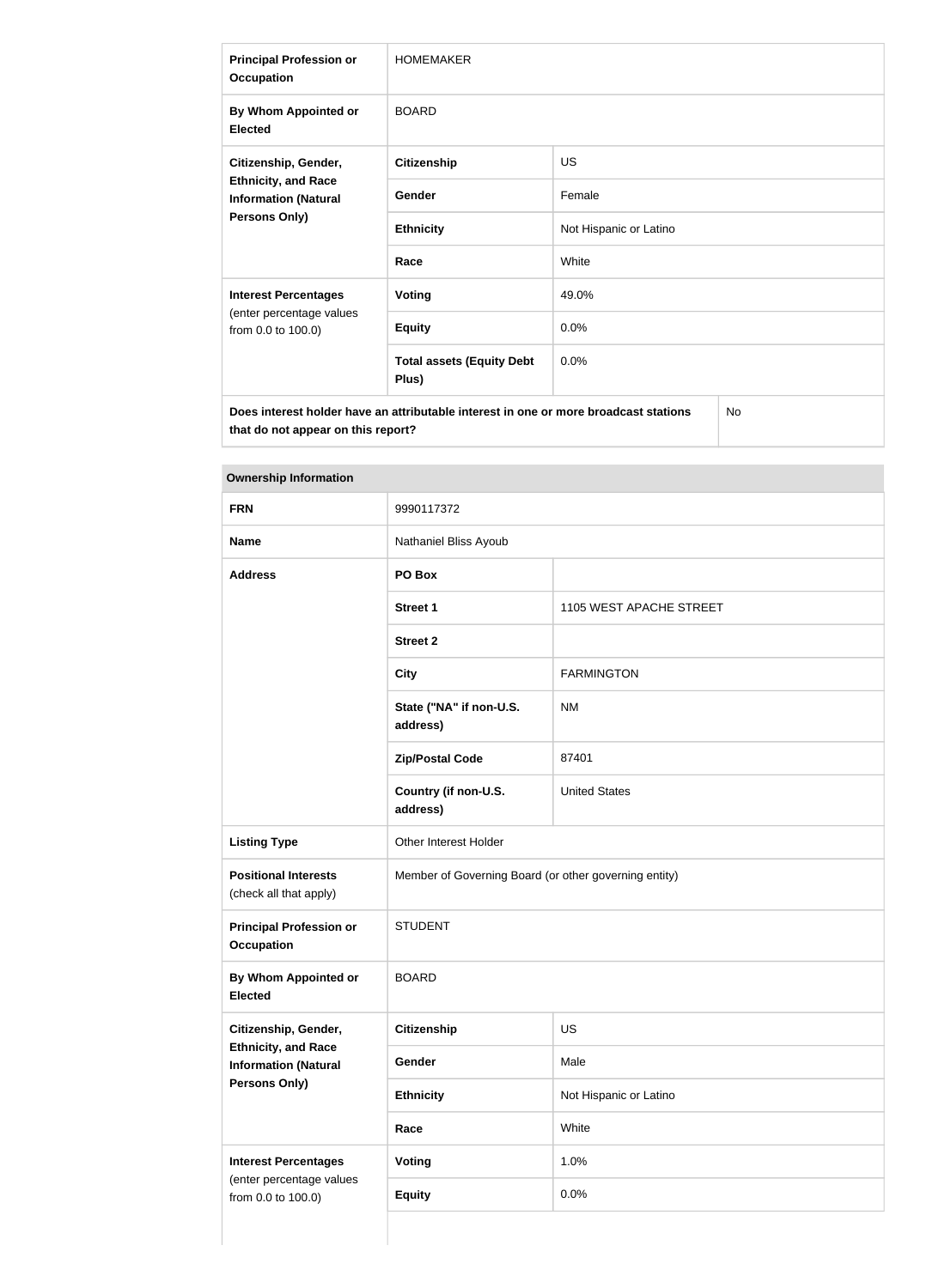| <b>Total assets (Equity Debt</b><br>Plus)                                            | $0.0\%$ |    |
|--------------------------------------------------------------------------------------|---------|----|
| Does interest holder have an attributable interest in one or more broadcast stations |         | No |

**that do not appear on this report?**

| <b>Ownership Information</b>                                                                                                     |                                                       |                         |  |  |
|----------------------------------------------------------------------------------------------------------------------------------|-------------------------------------------------------|-------------------------|--|--|
| <b>FRN</b>                                                                                                                       | 9990117374                                            |                         |  |  |
| <b>Name</b>                                                                                                                      | Amanda Annette Ayoub                                  |                         |  |  |
| <b>Address</b>                                                                                                                   | PO Box                                                |                         |  |  |
|                                                                                                                                  | <b>Street 1</b>                                       | 1105 WEST APACHE STREET |  |  |
|                                                                                                                                  | <b>Street 2</b>                                       |                         |  |  |
|                                                                                                                                  | <b>City</b>                                           | <b>FARMINGTON</b>       |  |  |
|                                                                                                                                  | State ("NA" if non-U.S.<br>address)                   | <b>NM</b>               |  |  |
|                                                                                                                                  | <b>Zip/Postal Code</b>                                | 87401                   |  |  |
|                                                                                                                                  | Country (if non-U.S.<br>address)                      | <b>United States</b>    |  |  |
| <b>Listing Type</b>                                                                                                              | Other Interest Holder                                 |                         |  |  |
| <b>Positional Interests</b><br>(check all that apply)                                                                            | Member of Governing Board (or other governing entity) |                         |  |  |
| <b>Principal Profession or</b><br>Occupation                                                                                     | <b>STUDENT</b>                                        |                         |  |  |
| By Whom Appointed or<br><b>Elected</b>                                                                                           | <b>BOARD</b>                                          |                         |  |  |
| Citizenship, Gender,                                                                                                             | <b>US</b><br><b>Citizenship</b>                       |                         |  |  |
| <b>Ethnicity, and Race</b><br><b>Information (Natural</b>                                                                        | Gender                                                | Female                  |  |  |
| <b>Persons Only)</b>                                                                                                             | <b>Ethnicity</b>                                      | Not Hispanic or Latino  |  |  |
|                                                                                                                                  | Race                                                  | White                   |  |  |
| <b>Interest Percentages</b>                                                                                                      | Voting                                                | 1.0%                    |  |  |
| (enter percentage values<br>from 0.0 to 100.0)                                                                                   | <b>Equity</b>                                         | 0.0%                    |  |  |
|                                                                                                                                  | <b>Total assets (Equity Debt</b><br>Plus)             | 0.0%                    |  |  |
| Does interest holder have an attributable interest in one or more broadcast stations<br>No<br>that do not appear on this report? |                                                       |                         |  |  |

| <b>Ownership Information</b> |                     |                         |
|------------------------------|---------------------|-------------------------|
| <b>FRN</b>                   | 9990117375          |                         |
| <b>Name</b>                  | Christina Joy Ayoub |                         |
| <b>Address</b>               | PO Box              |                         |
|                              | <b>Street 1</b>     | 1105 WEST APACHE STREET |
|                              | <b>Street 2</b>     |                         |
|                              |                     |                         |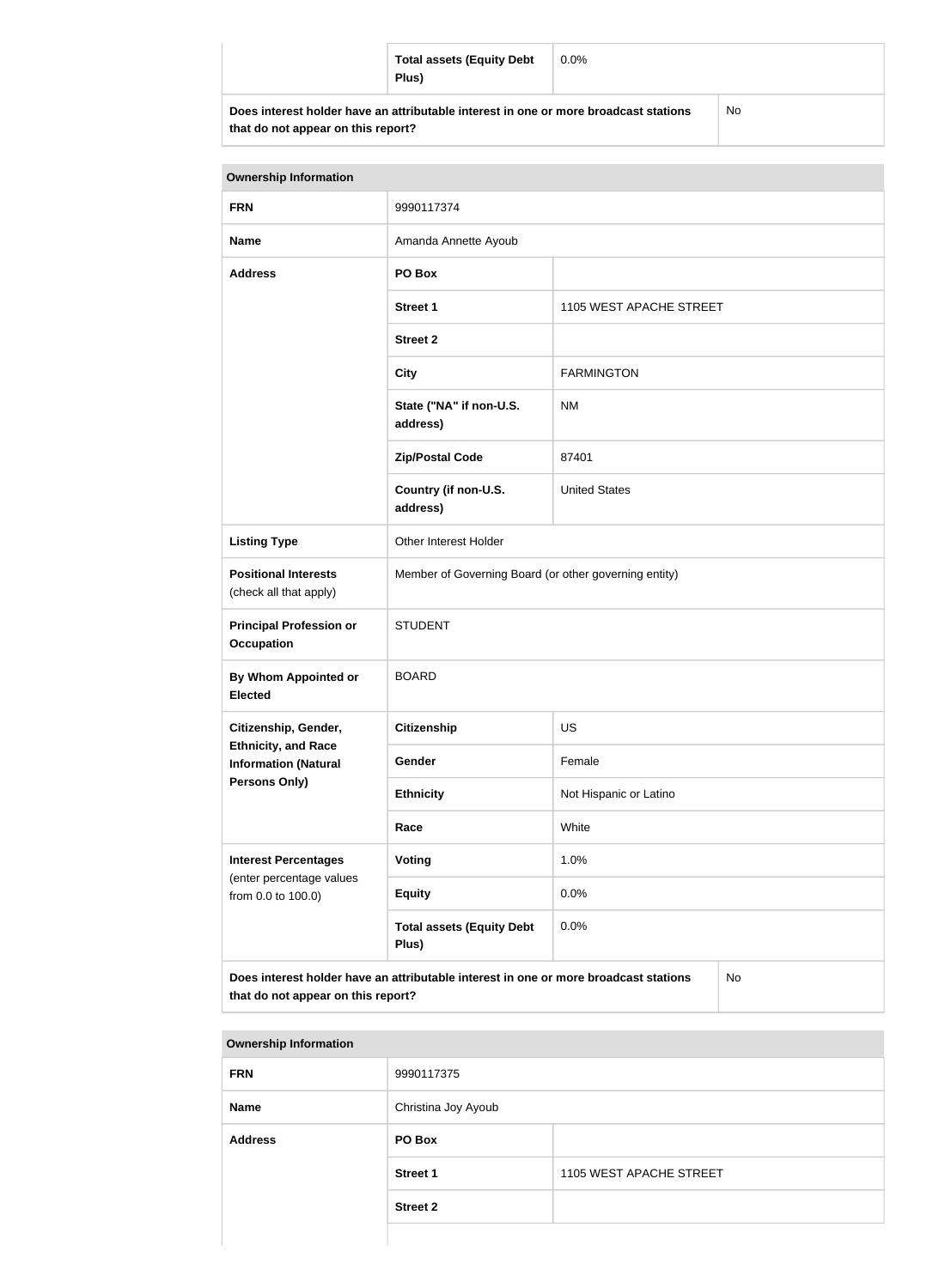|                                                                                                                                                                                                             | <b>City</b>                                           | <b>FARMINGTON</b>      |  |
|-------------------------------------------------------------------------------------------------------------------------------------------------------------------------------------------------------------|-------------------------------------------------------|------------------------|--|
|                                                                                                                                                                                                             | State ("NA" if non-U.S.<br>address)                   | <b>NM</b>              |  |
|                                                                                                                                                                                                             | <b>Zip/Postal Code</b>                                | 87401                  |  |
|                                                                                                                                                                                                             | Country (if non-U.S.<br>address)                      | <b>United States</b>   |  |
| <b>Listing Type</b>                                                                                                                                                                                         | Other Interest Holder                                 |                        |  |
| <b>Positional Interests</b><br>(check all that apply)                                                                                                                                                       | Member of Governing Board (or other governing entity) |                        |  |
| <b>Principal Profession or</b><br>Occupation                                                                                                                                                                | <b>STUDENT</b>                                        |                        |  |
| By Whom Appointed or<br><b>Elected</b>                                                                                                                                                                      | <b>BOARD</b>                                          |                        |  |
| Citizenship, Gender,<br><b>Ethnicity, and Race</b><br><b>Information (Natural</b><br><b>Persons Only)</b>                                                                                                   | <b>Citizenship</b>                                    | <b>US</b>              |  |
|                                                                                                                                                                                                             | Gender                                                | Female                 |  |
|                                                                                                                                                                                                             | <b>Ethnicity</b>                                      | Not Hispanic or Latino |  |
|                                                                                                                                                                                                             | Race                                                  | White                  |  |
| <b>Interest Percentages</b>                                                                                                                                                                                 | Voting                                                | 1.0%                   |  |
| (enter percentage values<br>from 0.0 to 100.0)                                                                                                                                                              | <b>Equity</b>                                         | 0.0%                   |  |
|                                                                                                                                                                                                             | <b>Total assets (Equity Debt</b><br>Plus)             | 0.0%                   |  |
| Does interest holder have an attributable interest in one or more broadcast stations<br>No<br>that do not appear on this report?                                                                            |                                                       |                        |  |
| (b) Respondent certifies that any interests, including equity, financial, or voting<br>Yes<br>interests, not reported in this filing are non-attributable.<br>If "No," submit as an exhibit an explanation. |                                                       |                        |  |

| (c) Is Respondent seeking an attribution exemption for any officer or director with<br>duties wholly unrelated to the Licensee(s)?                                                                  | No |
|-----------------------------------------------------------------------------------------------------------------------------------------------------------------------------------------------------|----|
| If "Yes," complete the information in the required fields and submit an Exhibit fully describing<br>that individual's duties and responsibilities, and explaining why that individual should not be |    |
| attributed an interest.                                                                                                                                                                             |    |

### **3. Organizational Chart (Licensees Only)**

Attach a flowchart or similar document showing the Licensee's vertical ownership structure including the Licensee and all entities that have attributable interests in the Licensee. Licensees with a single parent entity may provide a brief explanatory textual Exhibit in lieu of a flowchart or similar document. Licensees without parent entities should so indicate in a textual Exhibit.

**Non-Licensee Respondents should select "N/A" in response to this question.**

NON PROFIT LICENSESS WITHOUT VERTICAL OWNERSHIP

### **Section III - Certification**